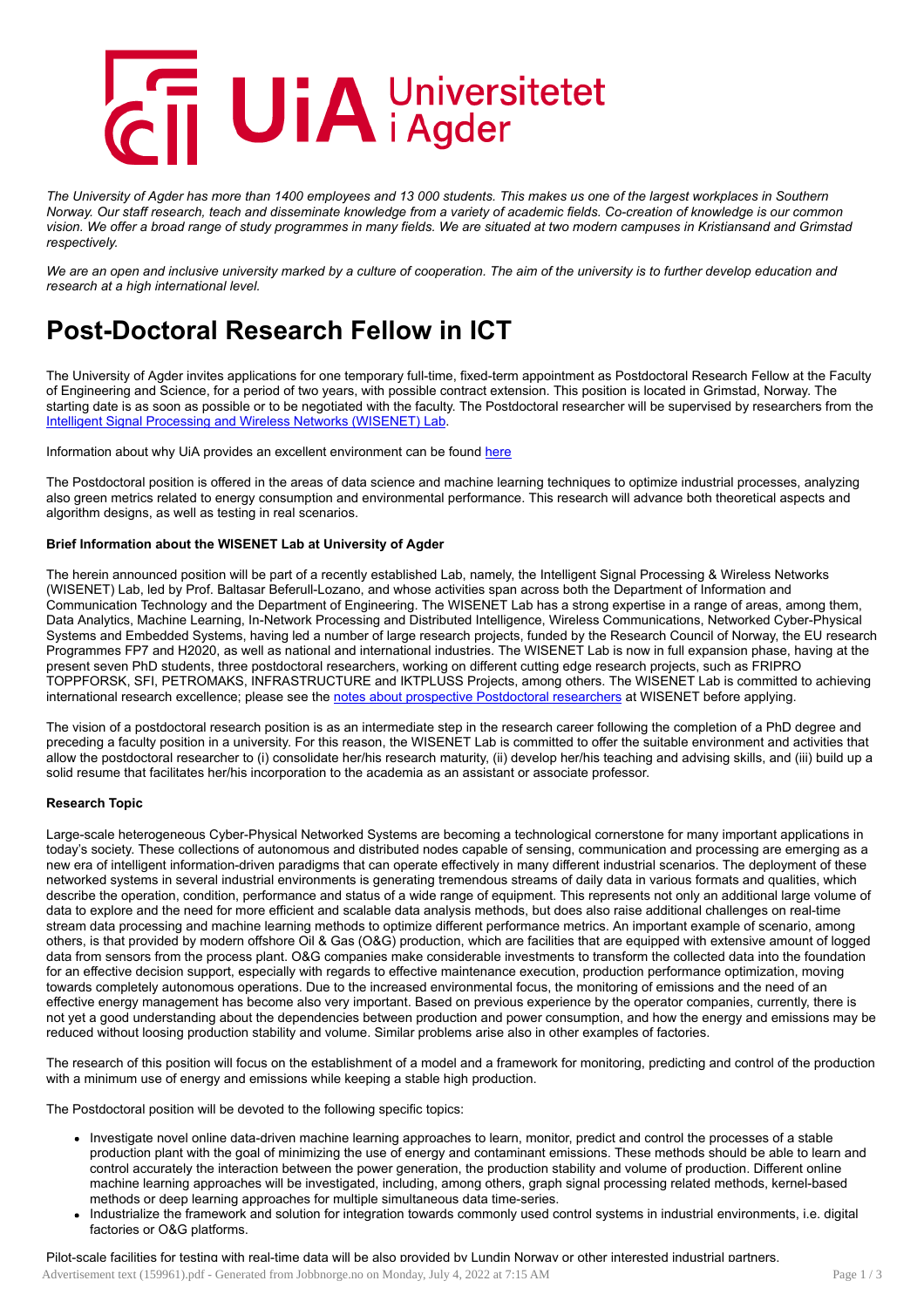## **Requirements**

To be regarded as an eligible applicant, the candidates must have:

- A PhD in Electrical Engineering, Computer Engineering, Computer Science, Telecommunication Engineering, or similar. Having a PhD thesis in a related topic is a plus. It is desirable that the applicant has defended his/her doctoral thesis within the last five years. PhD students are also welcome to apply if their defense is scheduled for the next few months.
	- Solid understanding and experience in (some of) the following areas:
		- advanced optimization techniques, including multi-period and networked optimization

Pilot-scale facilities for testing with real-time data will be also provided by Lundin Norway or other interested industrial partners.

- statistical signal processing and stochastic processes
- distributed computation for cyber-physical systems
- data science and machine learning techniques
- graph signal processing and application to deep learning.
- programming in Matlab, C/C++, Python or Java.

Experience in Testbed implementation is also welcome.

Candidates should also have:

- Scientific ambition
- Motivation and strong interest in cutting-edge research
- Good analytical and problem-solving skills
- Capacity for goal-oriented work and ability to concentrate.
- Good communication and team-working skills, inventiveness and a proactive attitude
- Strong academic credentials, written and spoken English proficiency

The publication of scientific papers on high impact journals and first-class international conferences related to these topics will be taken into account positively, as well as the previous participation in national or European projects related to the aforementioned topics.

In return, we offer the opportunity to work in world-class research organization with an excellent research environment. You will collaborate with top scientists in your field and have excellent prospects for personal development in an innovative working environment for aspiring researchers. The environment will also provide opportunities for personal development in a diverse environment, modern facilities and a comprehensive set of welfare offers.

Short-listed applicants will be invited for interviews. With the applicant's permission, UiA will also conduct a reference check before appointment.

The University of Agder is an open, friendly and professional employer, with a Scandinavian view on life/work balance, and with a clear vision to do research to enlighten human understanding.

## More about [working](https://www.uia.no/en/about-uia/working-at-uia) at UiA.

Further provisions relating to the position as [Post-Doctoral](https://www.uhr.no/_f/p1/i83a1e613-4f72-4e3a-9852-5289d556871b/regulations_post_doctoral_and_research_fellow.pdf) Research Fellow can be found in the Regulations Concerning Terms and Conditions of Employment for the Post of Post-Doctoral Research Fellow, Research Fellow, Research Assistant and Resident.

#### Remuneration

The position is remunerated according to the State salary scale, salary plan 17.510, code 1352 Post-Doctoral Research Fellow, salary NOK 544 400-586 500 gross per year. A 2 % compulsory pension contribution to the Norwegian Public Service Pension Fund is deducted from the pay according to current statutory provisions.

The Norwegian public service is committed to reflecting the diversity of society, and the personnel policy of the University of Agder aims to achieve a balanced workforce. All qualified persons are therefore encouraged to apply for the position, irrespective of cultural background, gender, age or disability.

Women are especially encouraged to apply.

Appointment is made by the University of Agder's Appointments Committee for Teaching and Research Positions. The successful applicants will have rights and obligations in accordance with the current regulations for the public service.

#### Application

Submit your application and CV online. Please click on the link "Apply for this job". The following documentation should be submitted as attachments to the online application:

- Justification (maximum 5 pages) of the background of the candidate for each of the requirements of the position (see carefully the description above about the knowledge areas that a candidate should have)
- Electronic copy of your PhD Thesis and Master Thesis (if applicable)
- Summary and links of the applicant's scientific publications

The applicants are fully responsible for submitting complete documentation. Without complete documentation we cannot, unfortunately, include you in the assessment process.

## Closing date: 08.01.19

For further information please contact Professor Baltasar Beferull-Lozano, email: [baltasar.beferull@uia.no](mailto:baltasar.beferull@uia.no), tel. +47 37 23 31 59, or Professor Folke Haugland, email: [folke.haugland@uia.no,](mailto:folke.haugland@uia.no) tel. +47 37 23 31 12.